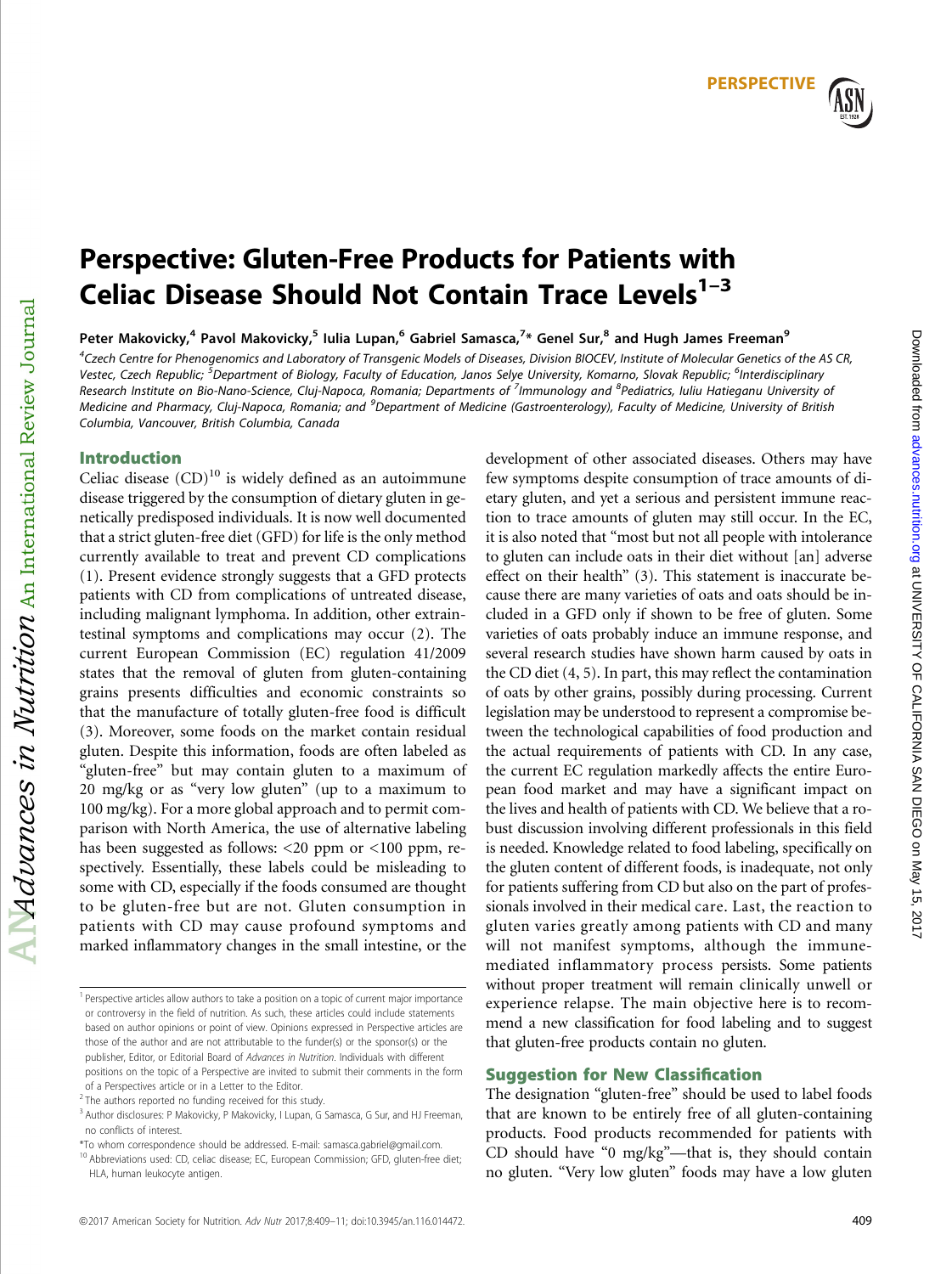concentration, perhaps 100 mg/kg (or  $\lt 100$  ppm). These products are specifically not recommended for patients with CD and this should be noted on the product label. Oats should be included in a GFD only if the product has been tested and shown to be free of gluten. If the oat products are not tested, this information should be included on the label.

Independent studies show that the prevalence of CD in Europe ranges from  $\sim$ 1:100, with differences between some countries (6). In the United States, the expected prevalence is from 1 in 111 to 1 in 141 patients (7, 8). Indeed, we know that most patients with CD have not been detected (9, 10).

## The basis of GFD legislative actions and our suggestions

Over the past year, there has been a global increase in the diagnosis of CD in children and adults. Indeed, current data confirm the original assumptions of some experts that there is a higher prevalence of CD than previously thought (11). Therefore, it can be anticipated that large numbers of patients with CD will require a GFD. It is also known that glutenrelated disorders have received much attention in the popular press and the sale of foods labeled as gluten-free has become a multibillion dollar business (12). These trends are based mainly on some current findings on the impact of dietary gluten on human health. A great deal of effort has been devoted to the evaluation of the adverse effects of gluten on healthy populations, perhaps more than necessary. In contrast, only limited effort has been devoted to the use of natural alternatives to gluten-containing foods. It seems that GFD are based more on profit than on health. The recommendation of <20 ppm gluten for a GFD was originally based on a study in only 49 adults with biopsy-proven CD who were treated with a GFD (13). The results showed that the ingestion of contaminated gluten should be kept at <50 mg in the treatment of CD. Currently, a concentration of 20 ppm is widely accepted as safe and is the international standard adopted as part of the Codex Alimentarius and implemented in the European Union (14). However, other studies have documented that even a minimal amount of gluten may be dangerous for persons suffering from CD. In some, gluten may trigger an immediate immunologic reaction with variable degrees of small intestinal inflammatory changes (15, 16). It is therefore probable that some consumers may rapidly feel the negative effects of residual amounts of gluten. Our laboratory, along with experience from clinical practice, has found that many patients complain of gastrointestinal problems after consuming some "gluten-free" products. Today, some producers have certified laboratories to assess the gluten content of their products. In a prospective study (17), most of the products tested contained <20 ppm gluten, which is less than the permitted amount of gluten. Others have also hypothesized that CD can develop in any decade of life (18). This may result from a combination of several factors such as high gluten content, genes [human leukocyte antigen (HLA) alleles], and triggers such as stress, pregnancy, illness, menopause, antibiotic use, gastrointestinal infections, or viruses

that ultimately lead to immunologic reactions to gluten (19, 20). This may be temporary or persist for a lifetime (21). However, we believe that even trace amounts of gluten have a negative impact on the health of patients with CD, regardless of age. From a nutritional perspective, a widely varied diet is important to encourage consumers to utilize foods that are completely free of gluten (22).

#### Oats in a GFD diet

Oats are considered to be a cereal, and some studies have shown that oats may provoke a reaction similar to glutencontaining grains; however, some have also suggested that uncontaminated oats are well tolerated by most people with CD (23), even over the long term (24). Tjelström et al. (25) showed that oats affect the function of the gut microflora, and some children with CD who consume oats may develop gut mucosal inflammation and, as a result, are placed at increased risk of future disease complications. Interestingly, Silano et al. (26) found significant differences among oat cultivars in eliciting the transglutaminase-2-mediated events of CD inflammation. The North American Society for the Study of CD has released a statement seeking to clarify their position on oats as a gluten-free food. Most experts agree that oats that are uncontaminated by wheat, barley, and rye can be safely consumed by most people with CD (27, 28). However, we believe that only manufacturers that use strictly gluten-free oats can state that their product is gluten-free. In our view, the avoidance of oats in patients with CD remains controversial, but those who consume foods containing oats should be carefully monitored until there is more evidence to show the safety of oats and varieties of low-toxicity oats (29). Until there is strong evidence that a particular variety of oats is gluten-free, it is not possible to state that oats is a gluten-free food. Some have suggested that patients with CD should only add oats to their diet if established with a conventional gluten-free diet, and cease oats ingestion if symptoms develop (30). It is also recommended that individuals with CD have both initial and long-term assessments by a health professional when introducing pure oats into a GFD (31). These data support our suggestion that all oatscontaining foods should not be part of a GFD.

#### Conclusions

Although it may be difficult for manufacturers of gluten-free foods to ensure gluten-free products, this is essential for the long-term health of individuals with CD. The current EC legislation is essentially based on an assumption that patients with CD can consume minimum amounts of gluten. However, this is not possible without an increased risk of recurrent or persistent symptoms, ongoing small intestinal inflammatory change, and the need to monitor and treat longterm consequences of inadequately treated CD. Thus, the term "gluten-free" on food labeling should be reserved for products without any detectable gluten. "Very low gluten" foods may have a minimal gluten concentration, perhaps <100 ppm, but they are not recommended for patients

 ${\rm Al}$   $M}$  dvances in  ${\it N}\mu$ tition  ${\rm An~International~Review~Journal}$